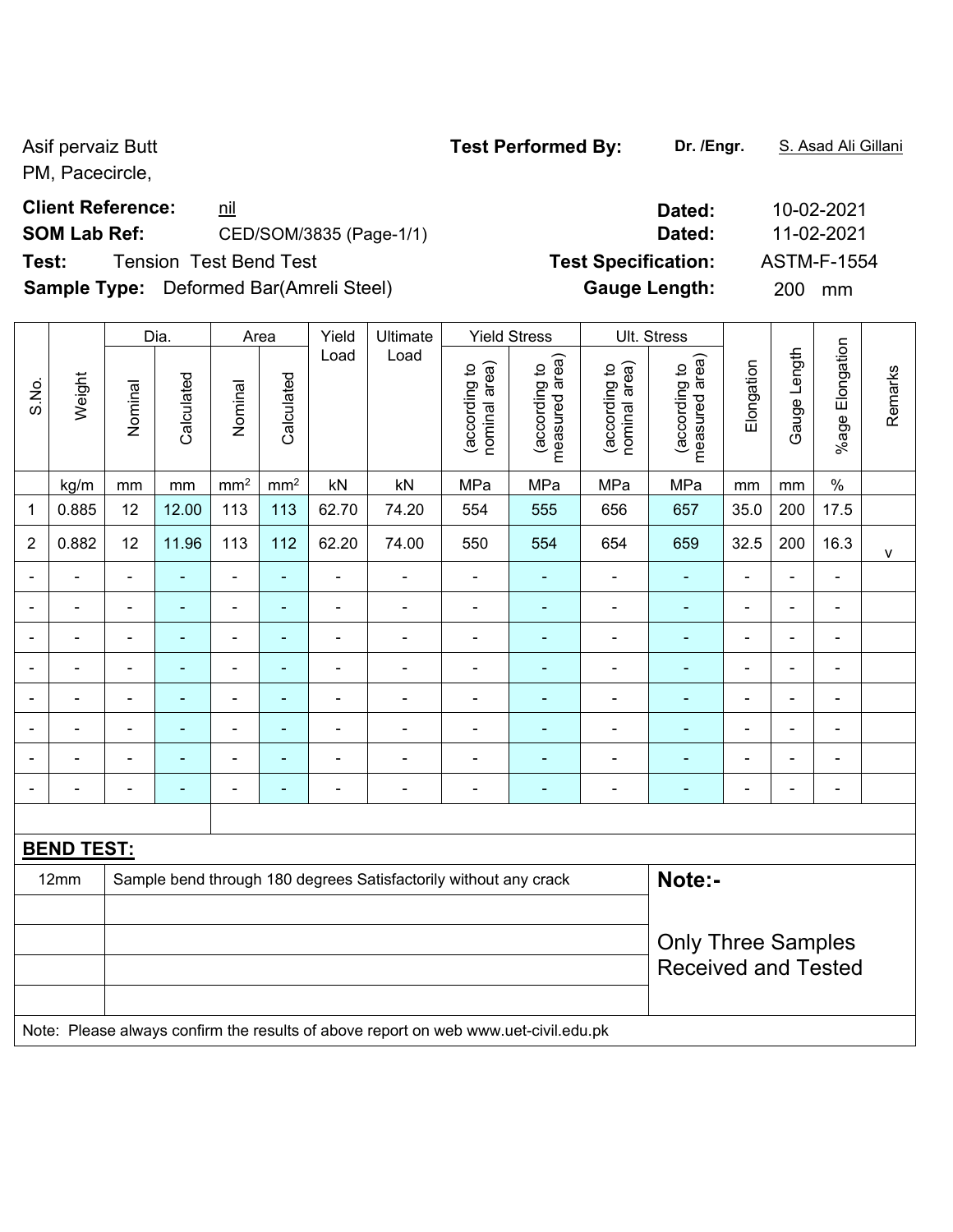PM, Pacecircle,

### **Client Reference:** Nil

**Dated:** 10-02-2021 **Dated:** 11-02-2021

**Test:** Tension Test & Bend Test **Test Specification:** ASTM-A-615 **Gauge Length:** 8 inch **Sample Type:** Deformed Bar(Amerli Steel)

Dia. | Area | Yield | Ultimate | Yield Stress | Ult. Stress

| <b>SOM Lab</b> |
|----------------|
| Ref:           |
|                |

1/1)

3835(Page-

|                | Dia.                                                                                |                | Area           |                              | Yield           | Ultimate       |                                                                  | Yield Stress                   |                                 | UII. Stress                    |                                             |                |                |                          |         |
|----------------|-------------------------------------------------------------------------------------|----------------|----------------|------------------------------|-----------------|----------------|------------------------------------------------------------------|--------------------------------|---------------------------------|--------------------------------|---------------------------------------------|----------------|----------------|--------------------------|---------|
| S.No.          | Weight                                                                              | Nominal        | Calculated     | Nominal                      | Calculated      | Load           | Load                                                             | (according to<br>nominal area) | (according to<br>measured area) | nominal area)<br>(according to | (according to<br>neasured area)<br>measured | Elongation     | Gauge Length   | Elongation<br>%age       | Remarks |
|                | lb/ft                                                                               | $\#$           | in             | in <sup>2</sup>              | in <sup>2</sup> | Tons           | Tons                                                             | psi                            | psi                             | psi                            | psi                                         | in             | in             | $\%$                     |         |
| 1              | 0.664                                                                               | 4              | 0.498          | 0.20                         | 0.195           | 6.80           | 8.61                                                             | 74980                          | 76900                           | 94990                          | 97420                                       | 1.10           | 8.0            | 13.8                     |         |
| $\overline{2}$ | 0.662                                                                               | 4              | 0.498          | 0.20                         | 0.195           | 7.41           | 8.97                                                             | 81720                          | 83820                           | 98920                          | 101460                                      | 1.20           | 8.0            | 15.0                     |         |
|                |                                                                                     | $\blacksquare$ | $\blacksquare$ | $\blacksquare$               | ÷               | ä,             | $\blacksquare$                                                   | $\blacksquare$                 | ٠                               | $\blacksquare$                 | $\blacksquare$                              | $\blacksquare$ | ۰              | $\blacksquare$           |         |
|                |                                                                                     |                | $\blacksquare$ | ۰                            |                 |                | $\blacksquare$                                                   | $\blacksquare$                 |                                 | $\overline{\phantom{0}}$       | $\blacksquare$                              |                |                | $\overline{\phantom{0}}$ |         |
| $\blacksquare$ |                                                                                     | $\blacksquare$ | $\blacksquare$ | $\blacksquare$               |                 | $\blacksquare$ | $\blacksquare$                                                   | $\blacksquare$                 | $\blacksquare$                  | $\overline{\phantom{a}}$       | $\blacksquare$                              | $\blacksquare$ | ÷              | $\blacksquare$           |         |
| $\blacksquare$ |                                                                                     | $\blacksquare$ | $\blacksquare$ | $\qquad \qquad \blacksquare$ | ٠               | $\blacksquare$ | $\blacksquare$                                                   | $\blacksquare$                 | ٠                               | $\blacksquare$                 | $\blacksquare$                              | $\blacksquare$ | ۰              | $\blacksquare$           |         |
|                |                                                                                     | $\blacksquare$ | $\blacksquare$ | $\overline{\phantom{a}}$     |                 | $\blacksquare$ | $\overline{\phantom{0}}$                                         | $\blacksquare$                 | ۰                               | $\overline{\phantom{0}}$       | $\blacksquare$                              | ۰              | ÷              | $\blacksquare$           |         |
| $\blacksquare$ |                                                                                     | $\blacksquare$ | $\blacksquare$ | $\frac{1}{2}$                | $\blacksquare$  | ä,             | $\blacksquare$                                                   | $\blacksquare$                 | $\blacksquare$                  | $\blacksquare$                 | $\blacksquare$                              | $\blacksquare$ | $\blacksquare$ | $\blacksquare$           |         |
|                |                                                                                     |                |                | ÷                            |                 |                |                                                                  | Ē,                             |                                 |                                | ٠                                           |                |                | $\blacksquare$           |         |
|                |                                                                                     |                |                | $\blacksquare$               |                 | $\blacksquare$ | $\blacksquare$                                                   | $\blacksquare$                 | ۰                               | $\blacksquare$                 | L.                                          | $\blacksquare$ |                | $\blacksquare$           |         |
|                |                                                                                     |                |                |                              |                 |                |                                                                  |                                |                                 |                                |                                             |                |                |                          |         |
|                | <b>BEND TEST:</b>                                                                   |                |                |                              |                 |                |                                                                  |                                |                                 |                                |                                             |                |                |                          |         |
|                | #4                                                                                  |                |                |                              |                 |                | Sample bend through 180 degrees Satisfactorily without any crack |                                |                                 |                                | Note:-                                      |                |                |                          |         |
|                |                                                                                     |                |                |                              |                 |                |                                                                  |                                |                                 |                                |                                             |                |                |                          |         |
|                |                                                                                     |                |                |                              |                 |                |                                                                  |                                |                                 |                                | <b>Only Three Samples</b>                   |                |                |                          |         |
|                |                                                                                     |                |                |                              |                 |                |                                                                  |                                |                                 |                                | <b>Received and Tested</b>                  |                |                |                          |         |
|                |                                                                                     |                |                |                              |                 |                |                                                                  |                                |                                 |                                |                                             |                |                |                          |         |
|                | Note: Please always confirm the results of above report on web www.uet-civil.edu.pk |                |                |                              |                 |                |                                                                  |                                |                                 |                                |                                             |                |                |                          |         |
|                |                                                                                     |                |                |                              |                 |                |                                                                  |                                |                                 |                                |                                             |                |                |                          |         |

# Asif pervaiz Butt **Test Performed By:** Dr. /Engr. **S. Asad Ali Gillani** Asif pervaiz Butt

 $\epsilon$  |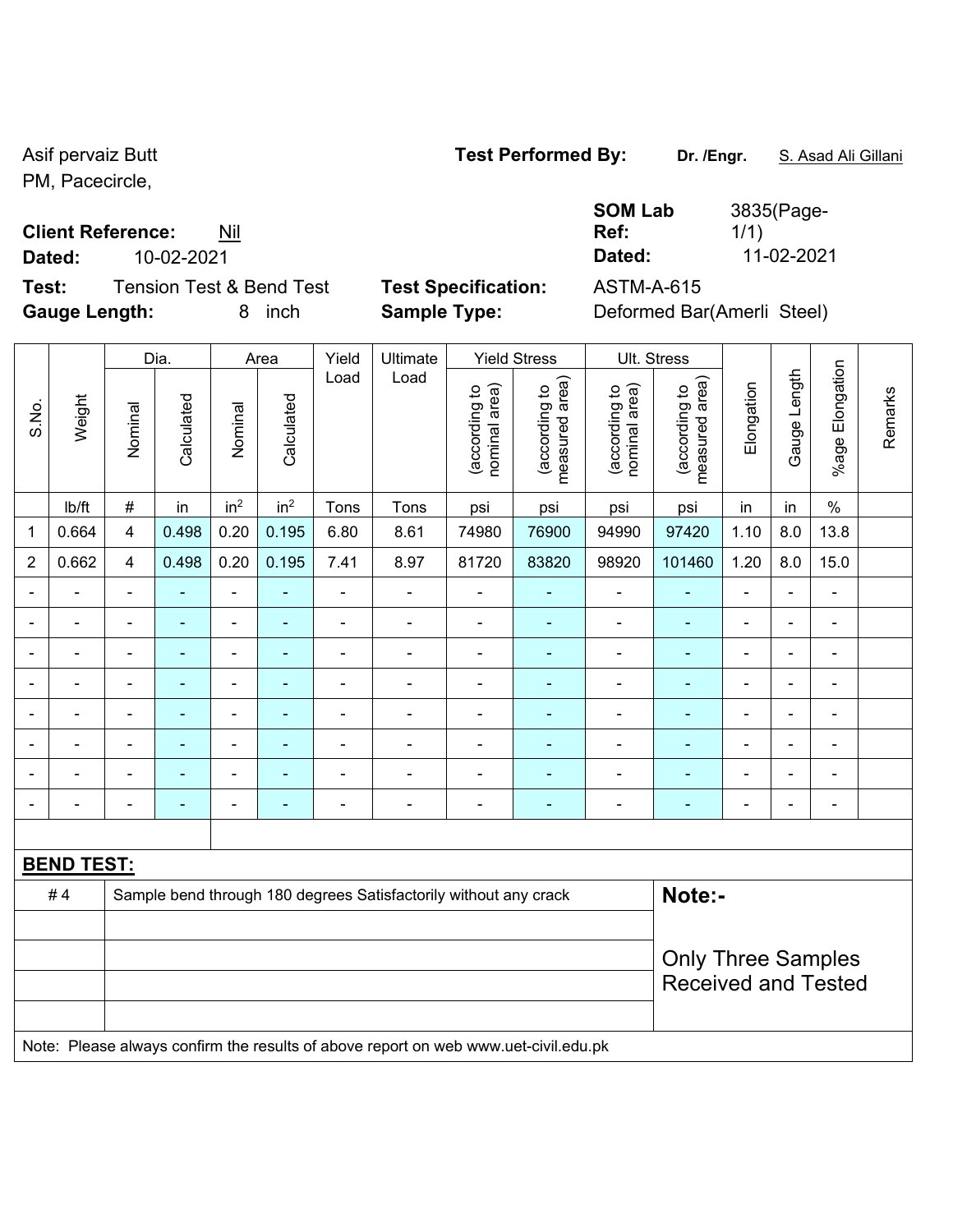| Syed Yasir Ali                                                              | <b>Test Performed By:</b> | Dr. /Engr. | S. Asad Ali<br><b>Gillani</b> |
|-----------------------------------------------------------------------------|---------------------------|------------|-------------------------------|
| Resident Engineer, NESPAK, (Pvt) Ltd. (U.E.T. Lahore Sub Campus at Narowal) |                           |            |                               |

**Client Reference:** 3863/13/SYA/Labtesting/262 **Dated:** 30-02-2021 **Dated:** 11-02-2021 **Test:** Tension Test & Bend Test **Test Specification:** ASTM-A-615 **Gauge Length:** 8 inch **Sample Type:** Deformed Bar

**SOM Lab Ref:**  386(Page-1/1)

|                |                                                                                     |                           | Dia.           |                          | Area            | Yield          | Ultimate                                                         |                                | <b>Yield Stress</b>             |                                | Ult. Stress                       |                |                |                 |         |
|----------------|-------------------------------------------------------------------------------------|---------------------------|----------------|--------------------------|-----------------|----------------|------------------------------------------------------------------|--------------------------------|---------------------------------|--------------------------------|-----------------------------------|----------------|----------------|-----------------|---------|
| S.No.          | Weight                                                                              | Nominal                   | Calculated     | Nominal                  | Calculated      | Load           | Load                                                             | nominal area)<br>(according to | measured area)<br>(according to | nominal area)<br>(according to | (according to  <br>measured area) | Elongation     | Gauge Length   | %age Elongation | Remarks |
|                | Ib/ft                                                                               | $\#$                      | in             | in <sup>2</sup>          | in <sup>2</sup> | Tons           | Tons                                                             | psi                            | psi                             | psi                            | psi                               | in             | in             | $\%$            |         |
| $\mathbf{1}$   | 0.672                                                                               | $\overline{4}$            | 0.501          | 0.20                     | 0.197           | 6.03           | 9.07                                                             | 66550                          | 67560                           | 100050                         | 101570                            | 1.20           | 8.0            | 15.0            |         |
| $\overline{2}$ | 0.664                                                                               | 4                         | 0.498          | 0.20                     | 0.195           | 5.98           | 9.06                                                             | 65990                          | 67680                           | 99930                          | 102490                            | 1.10           | 8.0            | 13.8            |         |
|                |                                                                                     |                           |                |                          |                 |                | $\overline{a}$                                                   |                                |                                 |                                |                                   | L,             |                |                 |         |
|                |                                                                                     | L,                        |                | $\blacksquare$           |                 |                | ÷                                                                | $\blacksquare$                 |                                 | $\blacksquare$                 |                                   | Ē,             |                | $\blacksquare$  |         |
|                |                                                                                     | $\blacksquare$            |                |                          | ٠               |                | ÷                                                                | $\blacksquare$                 |                                 |                                | $\overline{\phantom{0}}$          | $\overline{a}$ |                | $\blacksquare$  |         |
| $\blacksquare$ | $\blacksquare$                                                                      | L,                        | $\blacksquare$ | $\overline{\phantom{a}}$ | $\blacksquare$  | $\blacksquare$ | ÷                                                                | $\blacksquare$                 | $\blacksquare$                  | $\blacksquare$                 | $\blacksquare$                    | ä,             | $\blacksquare$ | $\blacksquare$  |         |
|                | $\blacksquare$                                                                      | $\blacksquare$            | $\blacksquare$ | $\overline{\phantom{a}}$ | $\blacksquare$  | $\blacksquare$ | $\blacksquare$                                                   | $\blacksquare$                 | ٠                               | $\blacksquare$                 | $\blacksquare$                    | $\blacksquare$ |                | $\blacksquare$  |         |
|                | ä,                                                                                  | ä,                        | $\blacksquare$ | $\overline{\phantom{a}}$ | $\blacksquare$  | $\blacksquare$ | ÷                                                                | ä,                             |                                 | $\blacksquare$                 | $\blacksquare$                    | L,             | $\blacksquare$ | $\blacksquare$  |         |
|                | $\blacksquare$                                                                      | ÷,                        | $\blacksquare$ | $\blacksquare$           | ٠               | $\blacksquare$ | ä,                                                               | $\blacksquare$                 | ٠                               | ä,                             | $\blacksquare$                    | ÷              |                | $\blacksquare$  |         |
|                |                                                                                     | Ē,                        |                |                          | $\blacksquare$  | $\blacksquare$ | ÷                                                                | $\blacksquare$                 |                                 | $\blacksquare$                 | $\blacksquare$                    |                |                | $\blacksquare$  |         |
|                |                                                                                     |                           |                |                          |                 |                |                                                                  |                                |                                 |                                |                                   |                |                |                 |         |
|                | <b>BEND TEST:</b>                                                                   |                           |                |                          |                 |                |                                                                  |                                |                                 |                                |                                   |                |                |                 |         |
|                | #4                                                                                  |                           |                |                          |                 |                | Sample bend through 180 degrees Satisfactorily without any crack |                                |                                 |                                | Note:-                            |                |                |                 |         |
|                |                                                                                     |                           |                |                          |                 |                |                                                                  |                                |                                 |                                |                                   |                |                |                 |         |
|                |                                                                                     | <b>Only Three Samples</b> |                |                          |                 |                |                                                                  |                                |                                 |                                |                                   |                |                |                 |         |
|                |                                                                                     |                           |                |                          |                 |                |                                                                  |                                | <b>Received and Tested</b>      |                                |                                   |                |                |                 |         |
|                |                                                                                     |                           |                |                          |                 |                |                                                                  |                                |                                 |                                |                                   |                |                |                 |         |
|                | Note: Please always confirm the results of above report on web www.uet-civil.edu.pk |                           |                |                          |                 |                |                                                                  |                                |                                 |                                |                                   |                |                |                 |         |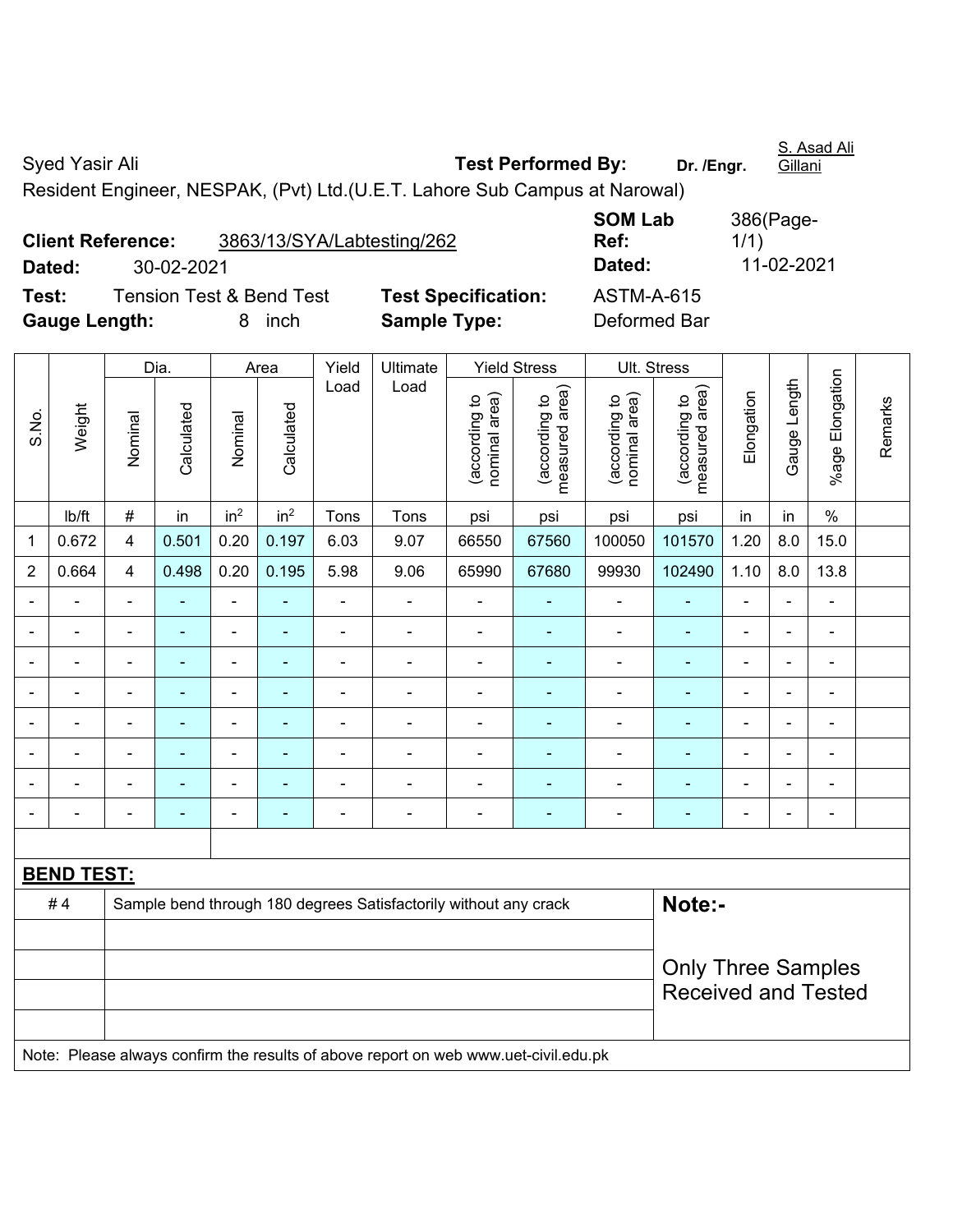Project Manager **Test Performed By:** Dr. /Engr. **S. Asad Ali Gillani** Ali Gillani

Nazir & Sons Trust Building Construction Project, Lahore

### **Client Reference:** NST/MT/SR/UET/007

**Dated:** 11-02-2021 **Dated:** 11-02-2021

**Test:** Tension Test & Bend Test **Test Specification:** ASTM-A-615 Gauge Length: **8** inch **Sample Type:** 

| SOM Lab | 3837(Page- |
|---------|------------|
| Ref:    | 1/1)       |
| Dated:  | 11-02-2021 |

| Deformed(Mughal Steel) |  |
|------------------------|--|
|------------------------|--|

|                |                                                                                     |                | Dia.           |                 | Area            | Yield          | Ultimate                                                         |                                | <b>Yield Stress</b>             |                                | Ult. Stress                     |                |                          |                          |         |
|----------------|-------------------------------------------------------------------------------------|----------------|----------------|-----------------|-----------------|----------------|------------------------------------------------------------------|--------------------------------|---------------------------------|--------------------------------|---------------------------------|----------------|--------------------------|--------------------------|---------|
| S.No.          | Weight                                                                              | Nominal        | Calculated     | Nominal         | Calculated      | Load           | Load                                                             | nominal area)<br>(according to | (according to<br>measured area) | nominal area)<br>(according to | (according to<br>measured area) | Elongation     | Gauge Length             | Elongation<br>$%$ age    | Remarks |
|                | lb/ft                                                                               | $\#$           | in             | in <sup>2</sup> | in <sup>2</sup> | Tons           | Tons                                                             | psi                            | psi                             | psi                            | psi                             | in             | in                       | $\%$                     |         |
| 1              | 1.511                                                                               | 6              | 0.752          | 0.44            | 0.444           | 16.06          | 20.00                                                            | 80480                          | 79750                           | 100250                         | 99350                           | 1.30           | 8.0                      | 16.3                     |         |
| $\overline{2}$ | 1.486                                                                               | 6              | 0.746          | 0.44            | 0.437           | 15.90          | 19.75                                                            | 79710                          | 80260                           | 98970                          | 99650                           | 1.20           | 8.0                      | 15.0                     |         |
| 3              | 1.514                                                                               | 6              | 0.753          | 0.44            | 0.445           | 16.02          | 19.95                                                            | 80320                          | 79420                           | 99990                          | 98870                           | 1.30           | 8.0                      | 16.3                     |         |
|                | ä,                                                                                  | $\blacksquare$ | $\blacksquare$ | ÷,              | $\blacksquare$  | $\blacksquare$ | ÷                                                                | $\blacksquare$                 | $\blacksquare$                  | $\blacksquare$                 | $\blacksquare$                  | $\blacksquare$ | $\blacksquare$           | $\overline{\phantom{a}}$ |         |
|                | ÷                                                                                   | $\blacksquare$ | ÷,             | $\blacksquare$  | $\blacksquare$  | $\blacksquare$ | ÷                                                                | $\blacksquare$                 | $\blacksquare$                  | $\blacksquare$                 | $\blacksquare$                  | $\blacksquare$ | $\blacksquare$           | $\blacksquare$           |         |
|                | ä,                                                                                  | $\blacksquare$ | ÷,             | $\blacksquare$  | $\blacksquare$  | $\blacksquare$ | ÷                                                                | ä,                             | $\blacksquare$                  | $\blacksquare$                 | $\blacksquare$                  | ä,             | $\blacksquare$           | $\blacksquare$           |         |
|                | -                                                                                   |                | ÷,             | $\blacksquare$  | $\blacksquare$  | ä,             | $\blacksquare$                                                   | $\blacksquare$                 | $\blacksquare$                  | $\blacksquare$                 | $\blacksquare$                  | $\blacksquare$ | $\blacksquare$           | $\blacksquare$           |         |
|                |                                                                                     |                |                | ۳               |                 | $\blacksquare$ |                                                                  |                                |                                 | $\overline{a}$                 | $\blacksquare$                  |                |                          |                          |         |
|                |                                                                                     |                |                | ä,              |                 | $\blacksquare$ | $\blacksquare$                                                   | ٠                              |                                 | Ē,                             |                                 |                |                          | $\overline{a}$           |         |
| ÷              | -                                                                                   | $\blacksquare$ | ä,             | $\blacksquare$  | $\blacksquare$  | -              | ÷                                                                | $\overline{\phantom{a}}$       | $\overline{\phantom{a}}$        | ÷                              | ÷                               | ÷              | $\overline{\phantom{a}}$ | $\blacksquare$           |         |
|                |                                                                                     |                |                |                 |                 |                |                                                                  |                                |                                 |                                |                                 |                |                          |                          |         |
|                | <b>BEND TEST:</b>                                                                   |                |                |                 |                 |                |                                                                  |                                |                                 |                                |                                 |                |                          |                          |         |
|                | #6                                                                                  |                |                |                 |                 |                | Sample bend through 180 degrees Satisfactorily without any crack |                                |                                 |                                | Note:-                          |                |                          |                          |         |
|                |                                                                                     |                |                |                 |                 |                |                                                                  |                                |                                 |                                |                                 |                |                          |                          |         |
|                |                                                                                     |                |                |                 |                 |                |                                                                  |                                |                                 |                                | <b>Only Four Samples</b>        |                |                          |                          |         |
|                |                                                                                     |                |                |                 |                 |                |                                                                  |                                |                                 |                                | <b>Received and Tested</b>      |                |                          |                          |         |
|                |                                                                                     |                |                |                 |                 |                |                                                                  |                                |                                 |                                |                                 |                |                          |                          |         |
|                | Note: Please always confirm the results of above report on web www.uet-civil.edu.pk |                |                |                 |                 |                |                                                                  |                                |                                 |                                |                                 |                |                          |                          |         |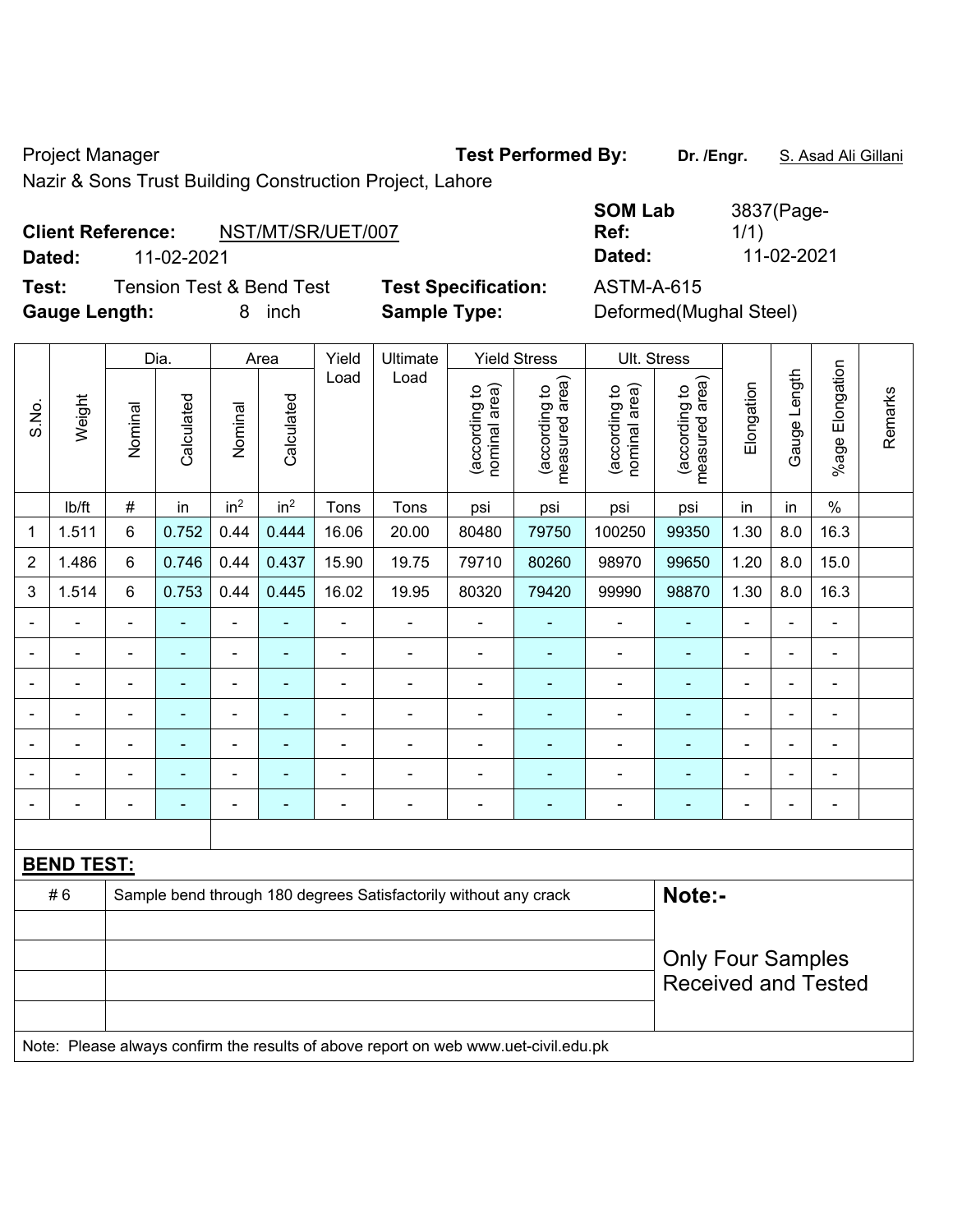Sajid Khawaja **Test Performed By:** Dr. /Engr. **S. Asad Ali Gillani** Sajid Khawaja

Resident Engineer, EA Consulting (Pvt) Ltd.

| <b>Client Reference:</b> |            | EA/FGEHA/LHE/099 |
|--------------------------|------------|------------------|
| Dated:                   | 09-02-2021 |                  |

**Test:** Tension Test & Bend Test **Test Specification:** ASTM-A-615 **Gauge Length:** 8 inch **Sample Type:** Deformed Bar

**SOM Lab Ref:**  3838(Page-1/1) **Dated:** 09-02-2021 **Dated:** 11-02-2021

|                          |                                                                                     |                | Dia.                                                                       |                          | Area            | Yield          | Ultimate       |                                | <b>Yield Stress</b>             |                                | Ult. Stress                                            |                |                |                       |         |
|--------------------------|-------------------------------------------------------------------------------------|----------------|----------------------------------------------------------------------------|--------------------------|-----------------|----------------|----------------|--------------------------------|---------------------------------|--------------------------------|--------------------------------------------------------|----------------|----------------|-----------------------|---------|
| S.No.                    | Weight                                                                              | Nominal        | Calculated                                                                 | Nominal                  | Calculated      | Load           | Load           | (according to<br>nominal area) | measured area)<br>(according to | nominal area)<br>(according to | (according to<br>measured area)                        | Elongation     | Gauge Length   | Elongation<br>$%$ age | Remarks |
|                          | lb/ft                                                                               | #              | in                                                                         | in <sup>2</sup>          | in <sup>2</sup> | Tons           | Tons           | psi                            | psi                             | psi                            | psi                                                    | in             | in             | $\%$                  |         |
| 1                        | 0.673                                                                               | 4              | 0.502                                                                      | 0.20                     | 0.198           | 6.31           | 9.25           | 69580                          | 70290                           | 101960                         | 102990                                                 | 1.30           | 8.0            | 16.3                  |         |
| $\overline{2}$           | 0.697                                                                               | 4              | 0.511                                                                      | 0.20                     | 0.205           | 6.42           | 9.65           | 70820                          | 69090                           | 106450                         | 103860                                                 | 1.30           | 8.0            | 16.3                  |         |
| 3                        | 0.693                                                                               | 4              | 0.510                                                                      | 0.20                     | 0.204           | 6.34           | 9.65           | 69920                          | 68550                           | 106450                         | 104360                                                 | 1.30           | 8.0            | 16.3                  |         |
| $\overline{\phantom{a}}$ | $\blacksquare$                                                                      | $\blacksquare$ |                                                                            | ÷                        | Ξ               | $\blacksquare$ | $\blacksquare$ | $\blacksquare$                 | ÷                               | $\overline{\phantom{a}}$       | ÷                                                      | $\blacksquare$ | $\blacksquare$ | $\blacksquare$        |         |
| Ē,                       | $\blacksquare$                                                                      | $\blacksquare$ | $\blacksquare$                                                             | ÷                        | $\blacksquare$  | $\blacksquare$ | ÷              | ä,                             | $\blacksquare$                  | $\blacksquare$                 | $\blacksquare$                                         | $\blacksquare$ | $\blacksquare$ | $\blacksquare$        |         |
|                          | $\blacksquare$                                                                      | $\blacksquare$ | $\blacksquare$                                                             | ÷                        | $\blacksquare$  | $\blacksquare$ | ÷              | $\blacksquare$                 | $\blacksquare$                  | $\blacksquare$                 | $\blacksquare$                                         | $\blacksquare$ | $\blacksquare$ | $\overline{a}$        |         |
| Ē,                       | $\blacksquare$                                                                      | ä,             | ä,                                                                         | ÷                        | ۰               | $\blacksquare$ | ÷              | $\blacksquare$                 | $\blacksquare$                  | $\blacksquare$                 | $\blacksquare$                                         | $\blacksquare$ | ä,             | ÷,                    |         |
|                          |                                                                                     |                |                                                                            | $\blacksquare$           |                 | $\blacksquare$ | ÷              | $\blacksquare$                 |                                 | $\blacksquare$                 | ä,                                                     |                |                | $\blacksquare$        |         |
|                          |                                                                                     |                |                                                                            |                          |                 |                |                |                                |                                 |                                |                                                        |                |                |                       |         |
|                          |                                                                                     |                |                                                                            | $\overline{\phantom{0}}$ |                 |                | Ē.             | $\blacksquare$                 |                                 | ٠                              | ÷                                                      | $\blacksquare$ | $\blacksquare$ | $\blacksquare$        |         |
|                          |                                                                                     |                |                                                                            |                          |                 |                |                |                                |                                 |                                |                                                        |                |                |                       |         |
|                          | <b>BEND TEST:</b>                                                                   |                |                                                                            |                          |                 |                |                |                                |                                 |                                |                                                        |                |                |                       |         |
|                          | #4                                                                                  |                | Note:-<br>Sample bend through 180 degrees Satisfactorily without any crack |                          |                 |                |                |                                |                                 |                                |                                                        |                |                |                       |         |
|                          |                                                                                     |                |                                                                            |                          |                 |                |                |                                |                                 |                                |                                                        |                |                |                       |         |
|                          |                                                                                     |                |                                                                            |                          |                 |                |                |                                |                                 |                                | <b>Only Four Samples</b><br><b>Received and Tested</b> |                |                |                       |         |
|                          | Note: Please always confirm the results of above report on web www.uet-civil.edu.pk |                |                                                                            |                          |                 |                |                |                                |                                 |                                |                                                        |                |                |                       |         |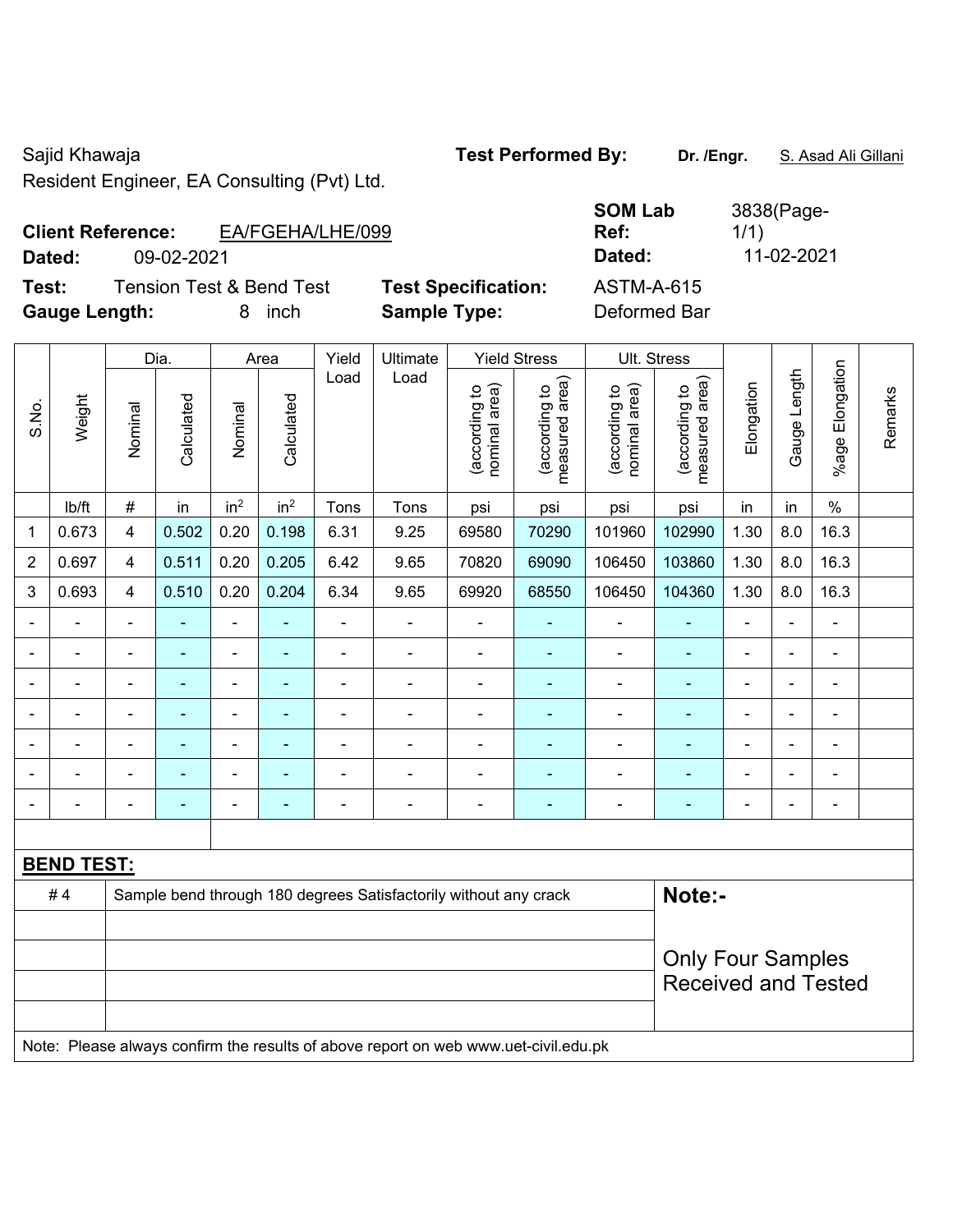Engr. Naveed Sadiq **Test Performed By: Dr. /Engr.** S. Asad Ali Gillani Resident Engineer, Orbit Housing, Lahore

### **Client Reference:** Nil

**Dated:** 11-02-2021 **Dated:** 11-02-2021

**Test:** Tension Test & Bend Test **Test Specification: Gauge Length:** 8 inch **Sample Type:** Deformed Bar

| Dated:       |  |
|--------------|--|
| ASTM-A-615   |  |
| Doformod Dor |  |

| <b>SOM Lab</b> | 3839(Page- |
|----------------|------------|
| Ref:           | 1/1)       |
| Dated:         | 11-02-2021 |
|                |            |

| S.No.                                                                               | Weight            | Dia.                                                             |                                                                  | Area            |                 | Yield          | Ultimate       | <b>Yield Stress</b>            |                                 | Ult. Stress                    |                                 |                |                |                       |         |
|-------------------------------------------------------------------------------------|-------------------|------------------------------------------------------------------|------------------------------------------------------------------|-----------------|-----------------|----------------|----------------|--------------------------------|---------------------------------|--------------------------------|---------------------------------|----------------|----------------|-----------------------|---------|
|                                                                                     |                   | Nominal                                                          | Calculated                                                       | Nominal         | Calculated      | Load           | Load           | nominal area)<br>(according to | (according to<br>measured area) | nominal area)<br>(according to | (according to<br>measured area) | Elongation     | Gauge Length   | Elongation<br>$%$ age | Remarks |
|                                                                                     | lb/ft             | #                                                                | in                                                               | in <sup>2</sup> | in <sup>2</sup> | Tons           | Tons           | psi                            | psi                             | psi                            | psi                             | in             | in             | $\frac{0}{0}$         |         |
| 1                                                                                   | 2.650             | 8                                                                | 0.996                                                            | 0.79            | 0.779           | 24.54          | 33.91          | 68500                          | 69470                           | 94680                          | 96020                           | 1.60           | 8.0            | 20.0                  |         |
| $\overline{2}$                                                                      | 2.594             | 8                                                                | 0.985                                                            | 0.79            | 0.762           | 23.47          | 34.30          | 65510                          | 67920                           | 95760                          | 99280                           | 1.60           | 8.0            | 20.0                  |         |
| 3                                                                                   | 1.472             | 6                                                                | 0.743                                                            | 0.44            | 0.433           | 14.39          | 18.71          | 72150                          | 73310                           | 93760                          | 95280                           | 1.00           | 8.0            | 12.5                  |         |
| 4                                                                                   | 1.475             | 6                                                                | 0.743                                                            | 0.44            | 0.433           | 13.46          | 18.32          | 67450                          | 68540                           | 91820                          | 93300                           | 1.20           | 8.0            | 15.0                  |         |
| 5                                                                                   | 0.661             | 4                                                                | 0.497                                                            | 0.20            | 0.194           | 7.00           | 9.43           | 77230                          | 79620                           | 103980                         | 107190                          | 1.00           | 8.0            | 12.5                  |         |
| 6                                                                                   | 0.660             | 4                                                                | 0.497                                                            | 0.20            | 0.194           | 6.19           | 8.72           | 68230                          | 70340                           | 96110                          | 99080                           | 1.00           | 8.0            | 12.5                  |         |
| $\blacksquare$                                                                      | ÷,                | $\blacksquare$                                                   |                                                                  | ÷               |                 | $\blacksquare$ | ÷,             | ä,                             | ÷                               | $\blacksquare$                 | ٠                               | ÷,             | $\blacksquare$ | $\blacksquare$        |         |
|                                                                                     | ä,                | $\blacksquare$                                                   | ä,                                                               | ÷               | ä,              | $\blacksquare$ | $\blacksquare$ | $\blacksquare$                 | ۰                               | $\blacksquare$                 | ٠                               | $\blacksquare$ | $\blacksquare$ | $\blacksquare$        |         |
|                                                                                     | ä,                | ÷,                                                               | ÷,                                                               | ÷               | ٠               | $\blacksquare$ | $\blacksquare$ | $\blacksquare$                 | ۰                               | $\blacksquare$                 | ÷                               | $\blacksquare$ |                | $\blacksquare$        |         |
|                                                                                     |                   | $\blacksquare$                                                   | $\overline{\phantom{0}}$                                         | ÷               |                 | ÷              | Ē,             | $\blacksquare$                 |                                 | ÷                              | ÷                               | ä,             |                | $\blacksquare$        |         |
|                                                                                     |                   |                                                                  |                                                                  |                 |                 |                |                |                                |                                 |                                |                                 |                |                |                       |         |
|                                                                                     | <b>BEND TEST:</b> |                                                                  |                                                                  |                 |                 |                |                |                                |                                 |                                |                                 |                |                |                       |         |
| Note:-<br>Sample bend through 180 degrees Satisfactorily without any crack<br># 8   |                   |                                                                  |                                                                  |                 |                 |                |                |                                |                                 |                                |                                 |                |                |                       |         |
|                                                                                     | #6                |                                                                  | Sample bend through 180 degrees Satisfactorily without any crack |                 |                 |                |                |                                |                                 |                                |                                 |                |                |                       |         |
| #4                                                                                  |                   | Sample bend through 180 degrees Satisfactorily without any crack |                                                                  |                 |                 |                |                |                                |                                 | <b>Only Nine Samples</b>       |                                 |                |                |                       |         |
|                                                                                     |                   |                                                                  |                                                                  |                 |                 |                |                |                                |                                 | <b>Received and Tested</b>     |                                 |                |                |                       |         |
|                                                                                     |                   |                                                                  |                                                                  |                 |                 |                |                |                                |                                 |                                |                                 |                |                |                       |         |
| Note: Please always confirm the results of above report on web www.uet-civil.edu.pk |                   |                                                                  |                                                                  |                 |                 |                |                |                                |                                 |                                |                                 |                |                |                       |         |